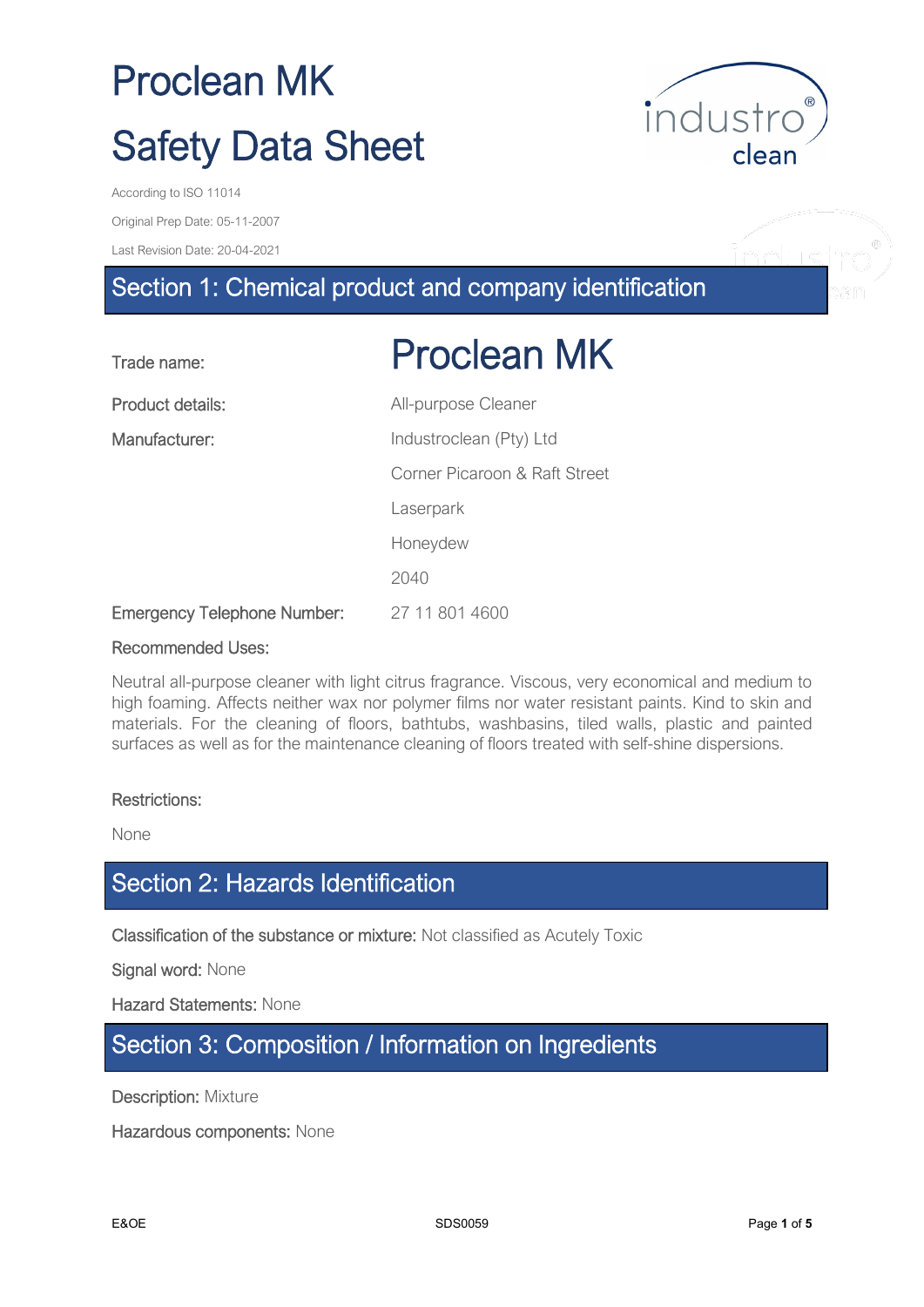

Original Prep Date: 05-11-2007

Last Revision Date: 20-04-2021

## Section 4: First Aid Measures

Inhalation: P340: Remove to fresh air and keep at rest in a position comfortable for breathing. P304+340: Call a poison centre or doctor/physician if you feel unwell.

Skin contact: P350: Gently wash with plenty of water.

Eye contact: P305+P351+P338: If in eyes, rinse cautiously with water for several minutes. Remove contact lenses, if present and easy to do. Continue rinsing. P313: Get medical advice/attention.

Ingestion: P331: Do not induce vomiting. P312: Call a poison centre or doctor/physician if you feel unwell.

# Section 5: Fire-fighting measures

Suitable extinguishing agents: Water spray jet, extinguishing powder,  $CO<sub>2</sub>$ , foam.

Unsuitable extinguishing agents: None

Advice for fire-fighters: Wear self-contained breathing apparatus.

### Section 6: Accidental Release Measures

Personal precautions, protective equipment and emergency procedures: Particular danger of slipping on leaked/spilled product. Wear protective clothing (See section 8). Keep unprotected persons away. When selecting the protective suit, attention has to be paid to the complete and safe protection of skin and mucous membranes. Impermeable protective clothes, protective boots must be made of neoprene, complete face protection and nitrile-rubber gloves with long tops should be worn.

Environmental precautions: As the undiluted product is hazardous for the aquatic environment, it must be prevented from reaching surface water. Prevent from spreading (e.g. by enclosing with a ring of chemical absorbent). Inform authorities in case of contamination of water or sewage system.

Methods and material for containment and cleaning up: Collect large amounts in suitable container. Cover the rest with absorbent, mix intensively and collect mechanically.

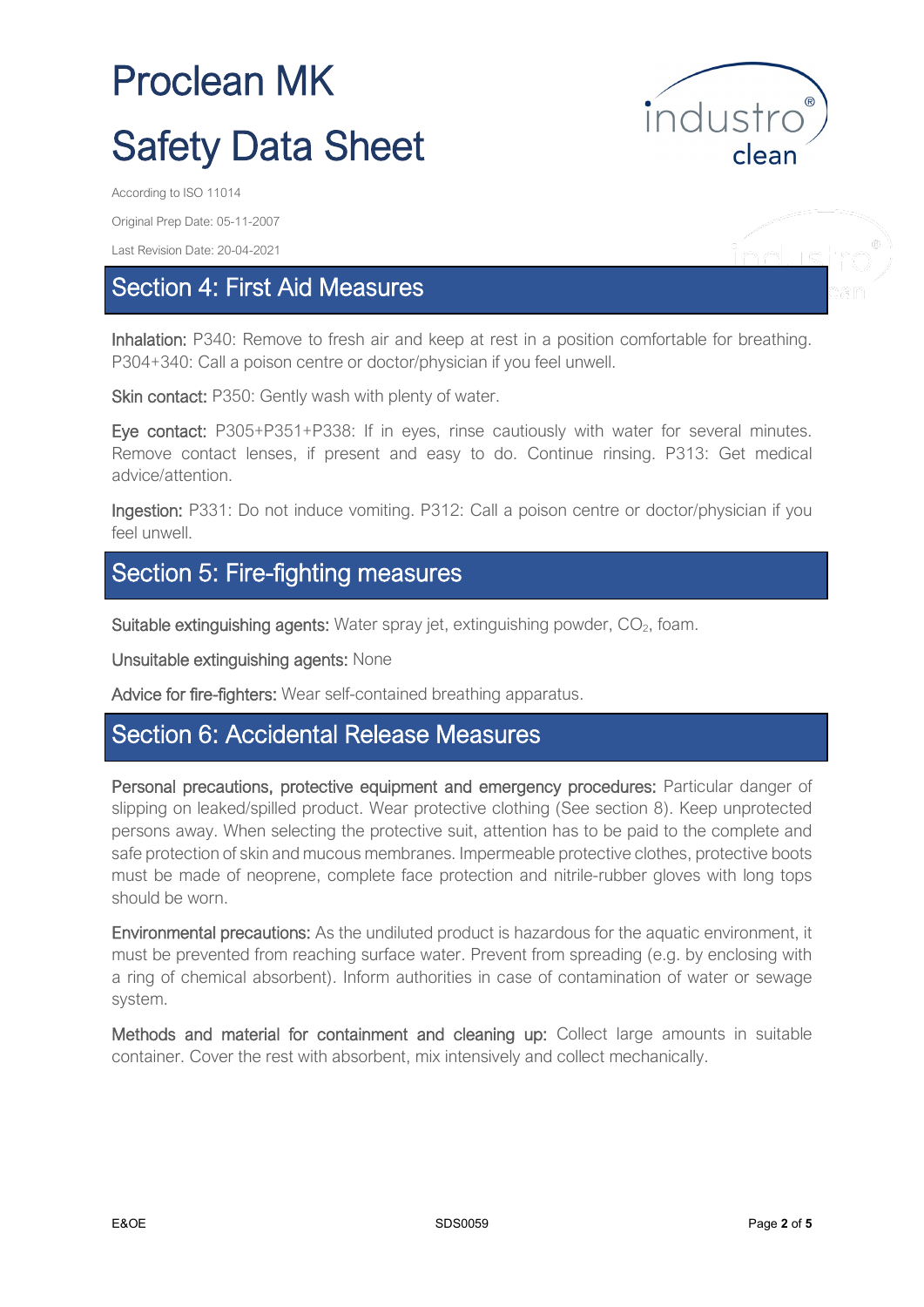

Original Prep Date: 05-11-2007

Last Revision Date: 20-04-2021

# Section 7: Handling and Storage

Precautions for safe handling: Provide good room ventilation or local exhaust ventilation at the workplace.

Requirements to be met by storerooms and containers: Ensure sufficient ventilation. Store only in the original container. Protect from sunlight and do not expose to temperatures exceeding 50°C.

#### Section 8: Exposure controls and personal protection

Components with critical values that require monitoring in the workplace: None

### Section 9: Physical and Chemical Properties

| <b>Description</b>            | <b>Result</b>       |
|-------------------------------|---------------------|
| Appearance                    | Liquid              |
| Colour                        | Dark Blue           |
| Odour                         | Characteristic      |
| Melting / Freezing range      | Not determined      |
| Boiling point / Boiling range | $>100^{\circ}$ C    |
| Flash point                   | Not applicable      |
| Self-inflammability           | Not applicable      |
| Danger of explosion           | Not applicable      |
| Density at 20°C               | 1.020 $q/cm^{3}$    |
| Miscibility with water        | Completely miscible |
| pH value concentrate at 20°C  | $8.5 + 0.5$         |

### Section 10: Stability and Reactivity

Chemical Stability: No decomposition up to the boiling point. Under recommended storage conditions, this product is stable for up to 3 years.

Reactions: No dangerous reactions known.

Incompatible Materials: None

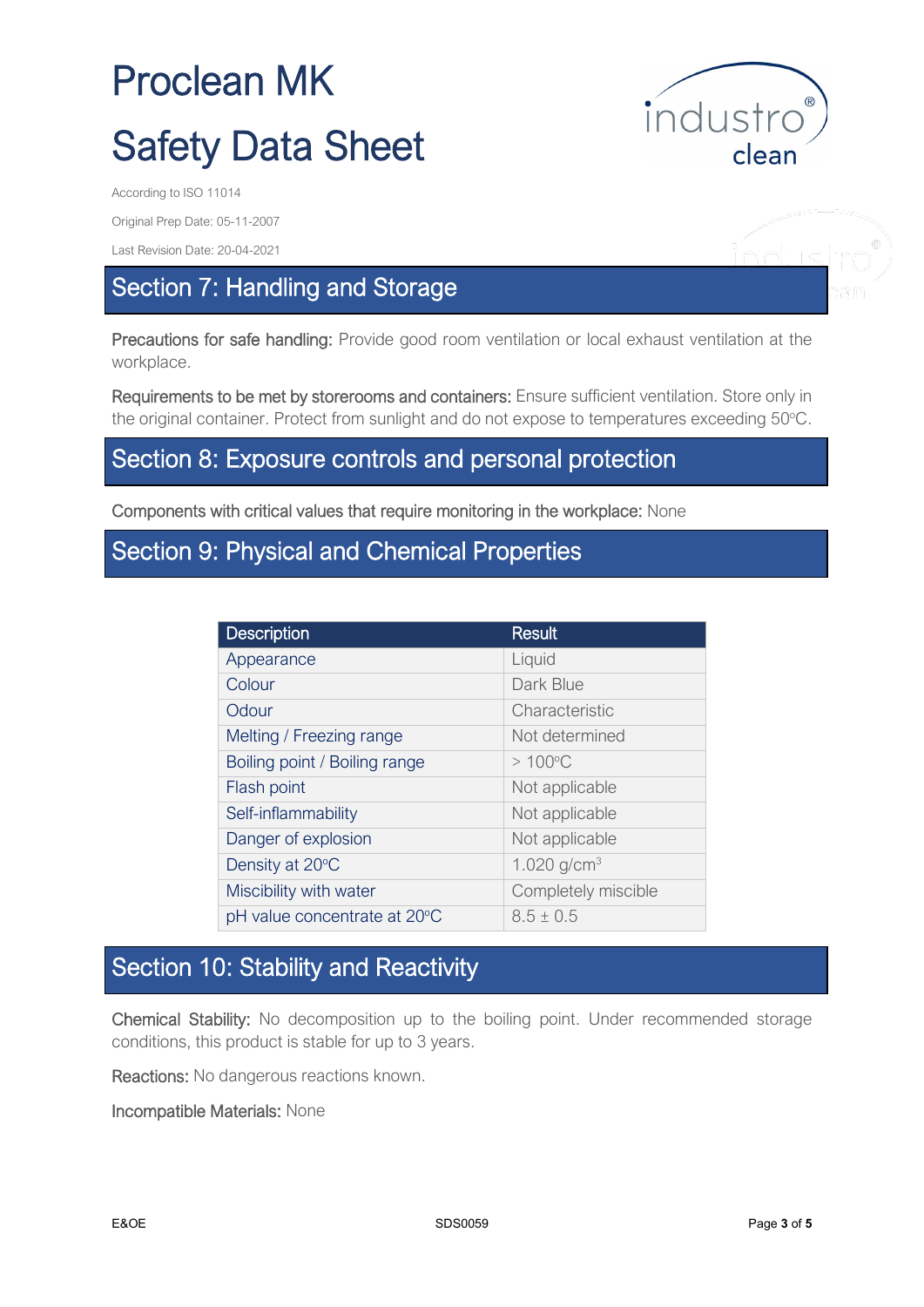

ndue

Original Prep Date: 05-11-2007

Last Revision Date: 20-04-2021

# Section 11: Toxicological Information

Acute Toxicity: Not classified as acutely toxic

Germ cell mutagenicity: Based on available data, the classification criteria are not met.

Carcinogenicity: Based on available data, the classification criteria are not met.

Reproductive toxicity: Based on available data, the classification criteria are not met.

#### Section 12: Ecological Information

Environmental exposure of the product will vary depending on solution strength, application method and rate. The degree of dilution and dispersion and meteorological conditions as well as subsequent biodegrading of surfactants will affect exposure concentration and duration.

Quantitative Activity Relationships for aquatic toxicity and log  $K_{ow}$  for predicting readily biodegradation are not yet sufficiently accurate to predict rapid degradation.

#### Section 13: Disposal Considerations

Taking into consideration the hazardous components and the dilution of this product at the strongest recommended dosage, this product can be safely disposed according to the local municipal, provincial or national regulations. Dispose of packaging in an approved receptacle or incinerator.

## Section 14: Transport Information

• Not required for identification and classification of dangerous goods for transport by rail and road modes

### Section 15: Regulatory Information

- OHSA Amendment Act 181 of 1993
- Regulations for Hazardous Chemical Agents, 2021
- National Environmental Management Act as Amended and Regulations
- Relevant South African National Standards
- Duty to Care
- Metropolitan Municipal Services By-Laws
- Globally Harmonized System
- Department of Employment & Labour (Competent Authority for SDS's in SA)